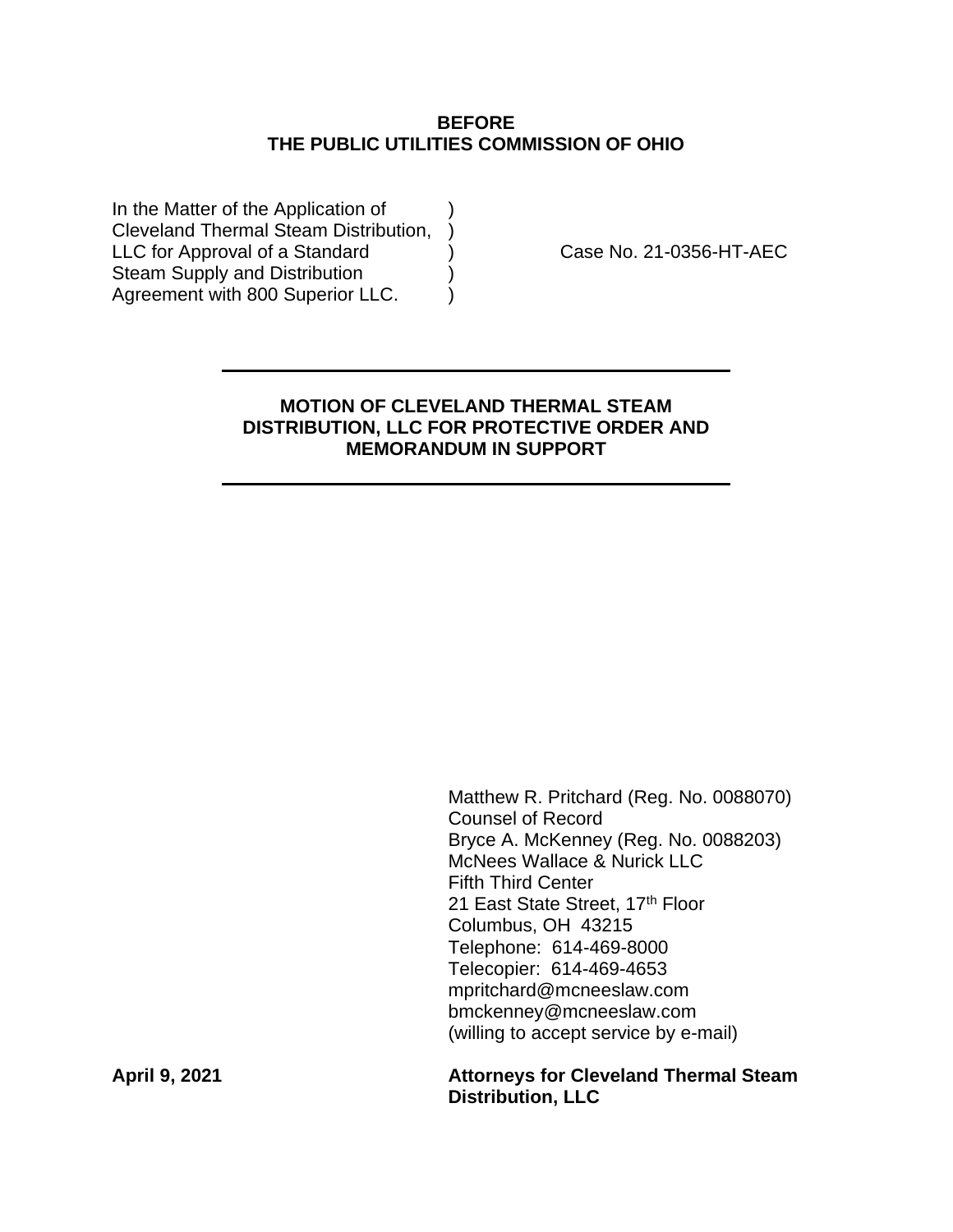#### **BEFORE THE PUBLIC UTILITIES COMMISSION OF OHIO**

In the Matter of the Application of Cleveland Thermal Steam Distribution, ) LLC for Approval of a Standard (a) Case No. 21-0356-HT-AEC Steam Supply and Distribution ) Agreement with 800 Superior LLC. )

## **MOTION OF CLEVELAND THERMAL STEAM DISTRIBUTION, LLC FOR PROTECTIVE ORDER**

Pursuant to Ohio Adm.Code 4901-1-24, Cleveland Thermal Steam Distribution, LLC ("Cleveland Thermal") respectfully moves the Public Utilities Commission of Ohio ("Commission" or "PUCO") to issue a Protective Order to protect the confidentiality and prohibit disclosure of the confidential information contained in the Standard Steam Supply and Distribution Agreement between Cleveland Thermal and 800 Superior LLC ("800 Superior"). The confidential information is not subject to disclosure and includes competitively sensitive and highly proprietary business information comprising trade secrets. Cleveland Thermal requests confidential treatment of the pricing, usage, and term provisions of the contract. The grounds for this Motion are further set forth in the attached Memorandum in Support.

Respectfully submitted,

 */s/ Matthew R. Pritchard*

Matthew R. Pritchard (Reg. No. 0088070) (Counsel of Record) Bryce A. McKenney (Reg. No. 0088203) MCNEES WALLACE & NURICK LLC 21 East State Street, 17<sup>TH</sup> Floor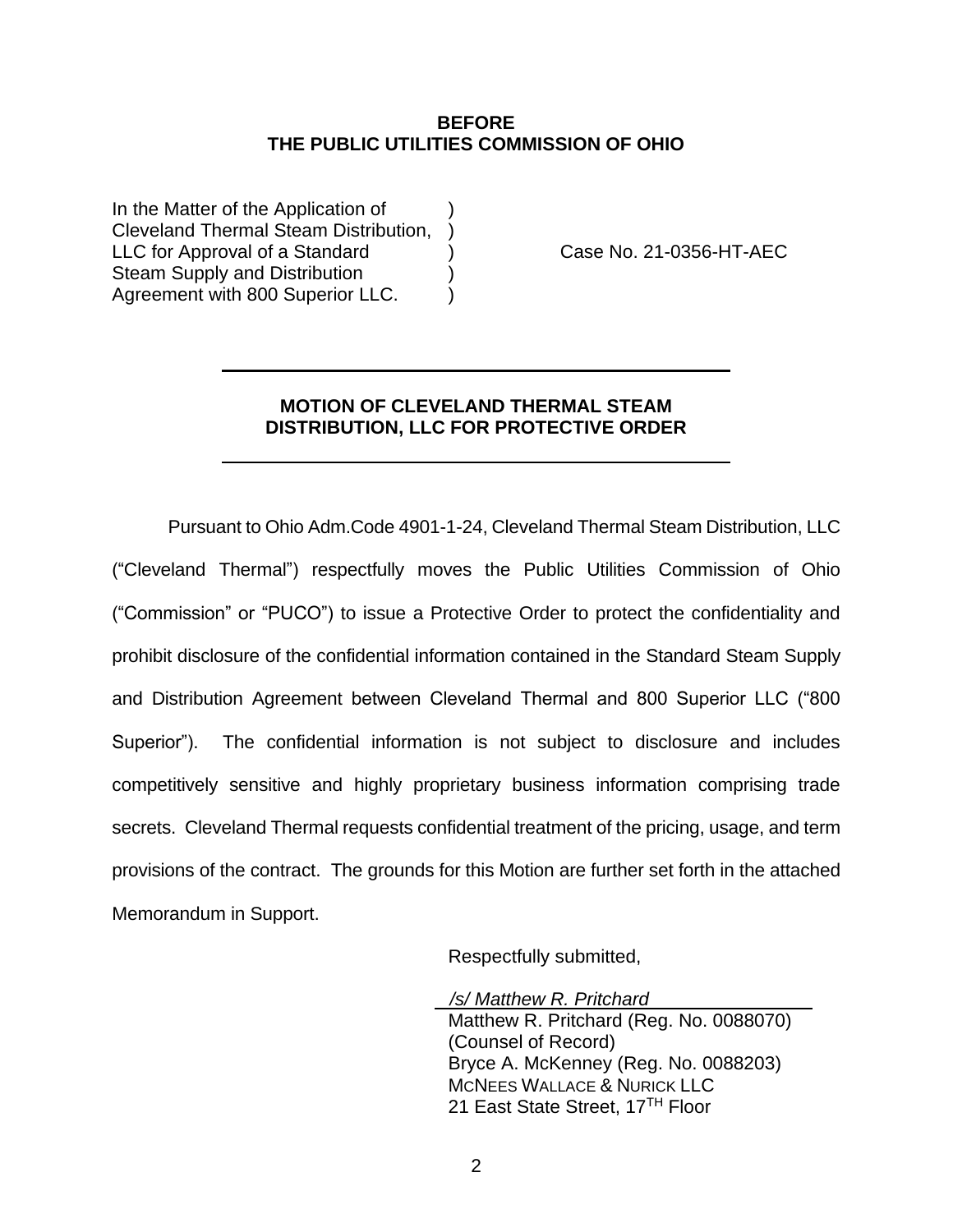Columbus, OH 43215 Telephone: (614) 719-2842 Telecopier: (614) 469-4653 mpritchard@mcneeslaw.com bmckenney@mcneeslaw.com (willing to accept service via email)

# **Counsel for Cleveland Thermal Steam Distribution, LLC**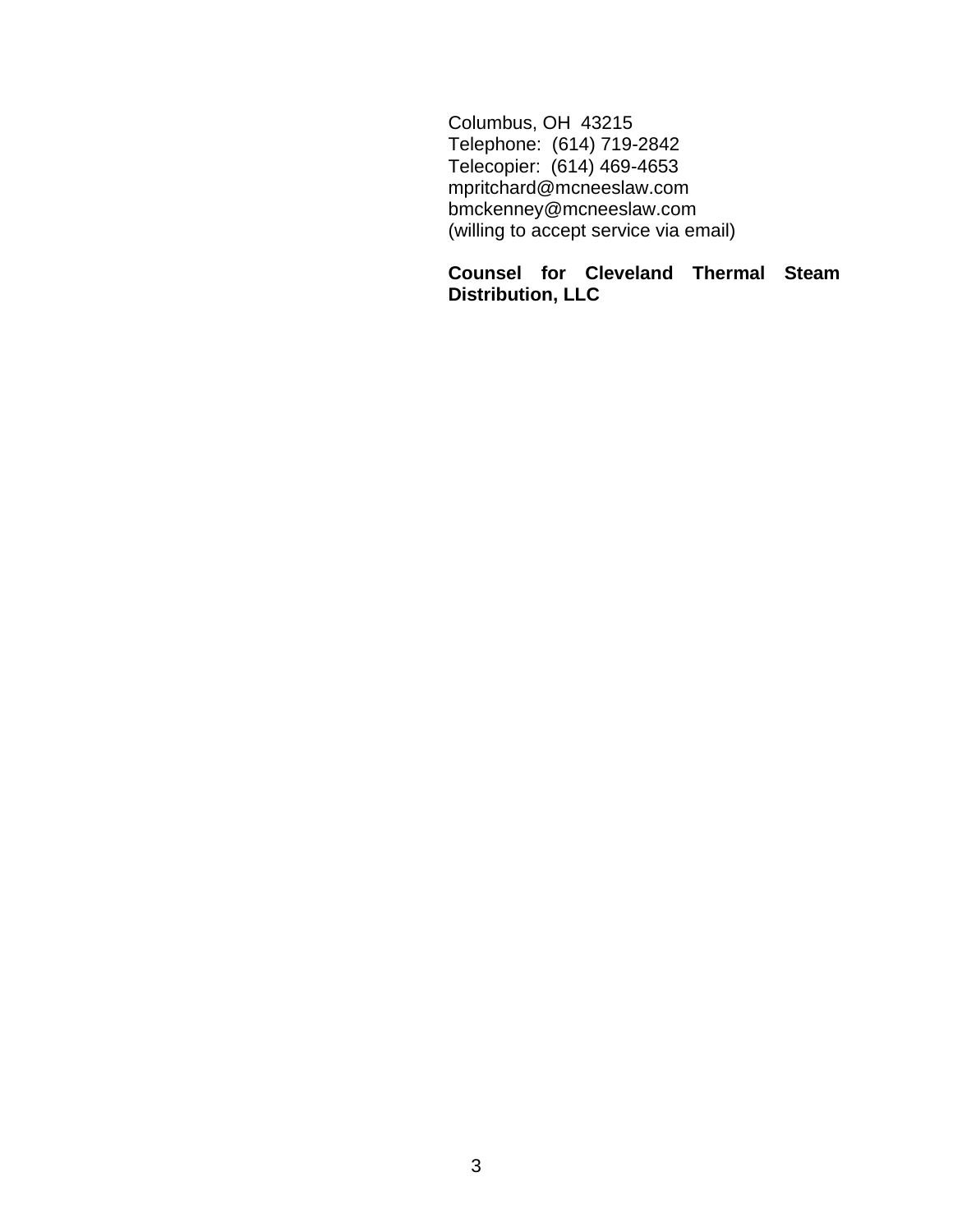#### **BEFORE THE PUBLIC UTILITIES COMMISSION OF OHIO**

In the Matter of the Application of Cleveland Thermal Steam Distribution, ) LLC for Approval of a Standard (a) Case No. 21-0356-HT-AEC Steam Supply and Distribution ) Agreement with 800 Superior LLC. )

## **MEMORANDUM IN SUPPORT**

#### **I. INTRODUCTION AND BACKGROUND**

On April 9, 2021, pursuant to R.C. 4905.31, Cleveland Thermal filed with the Commission the Standard Steam Supply and Distribution Agreement between Cleveland Thermal and 800 Superior. Cleveland Thermal maintains that the pricing, usage, and term provisions of the contract constitute confidential information not subject to disclosure and includes competitively sensitive and highly proprietary business information comprising trade secrets.

For the reasons stated below, Cleveland Thermal respectfully requests that the Commission grant protective treatment of the pricing, usage, and term provisions of Cleveland Thermal's Standard Steam Supply and Distribution Agreement with 800 Superior LLC filed under seal.

#### **II. ARGUMENT**

The pricing, usage, and term provisions in the contract between Cleveland Thermal and 800 Superior contain competitively sensitive and highly proprietary business information that constitutes trade secrets under Ohio law and the Commission's rules.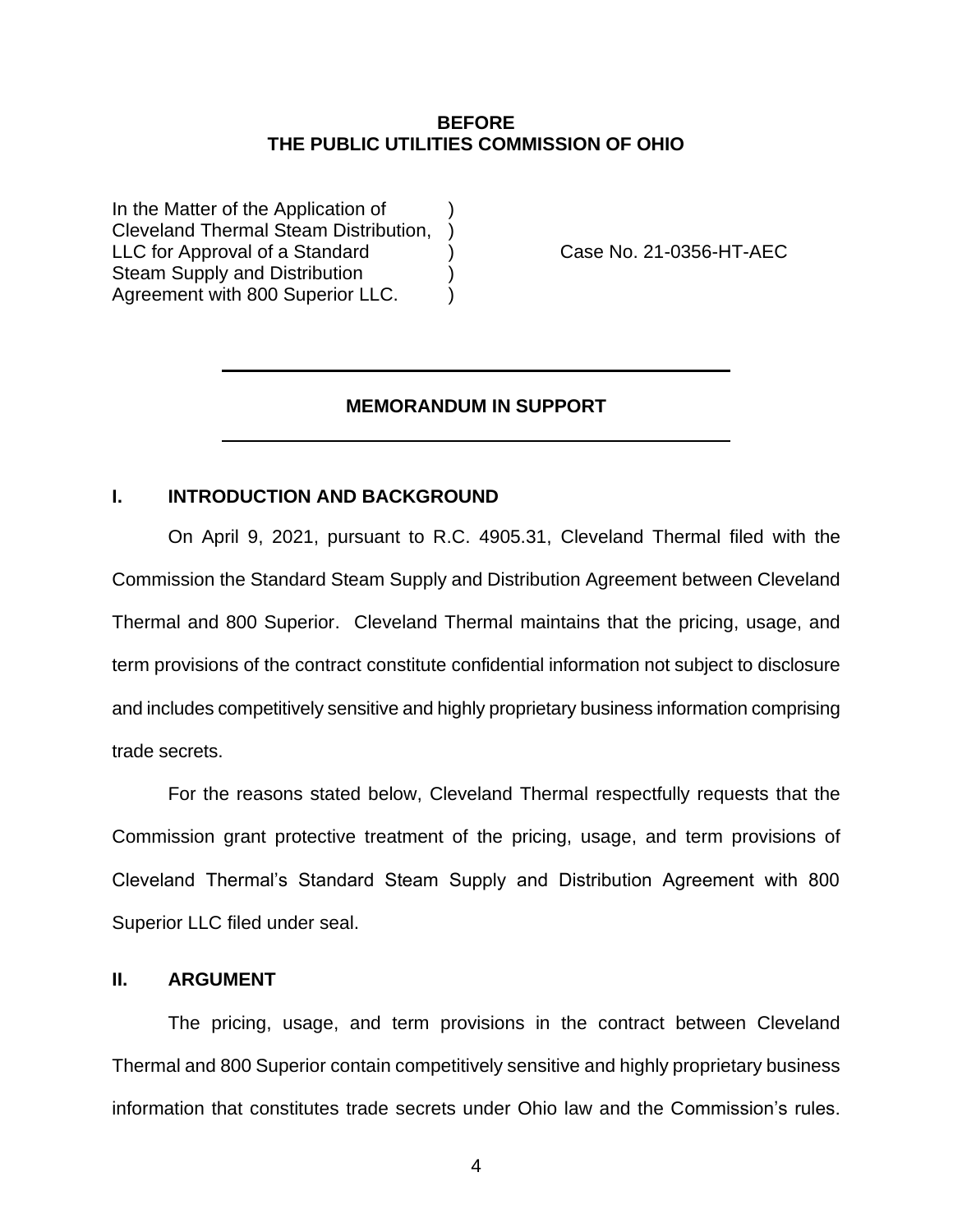State law recognizes the need to protect information that is confidential in nature. Accordingly, the Ohio General Assembly granted the Commission statutory authority to exempt certain documents from disclosure.<sup>1</sup> Pursuant to this statutory grant of authority, the Commission promulgated Ohio Adm.Code 4901-1-24. The rule provides for the issuance of an order that is necessary to protect the confidentiality of information contained in documents filed at the Commission to the extent that state and federal law prohibit the release of such information and if non-disclosure of the information is not inconsistent with the purposes of Title 49 of the Revised Code.

Trade secrets protected by state law are not considered public records and are therefore exempt from public disclosure.<sup>2</sup> A trade secret is defined by R.C. 1333.61(D), as follows:

"Trade secret" means information, including the whole or any portion or phase of any scientific or technical information, design, process, procedure, formula, pattern, compilation, program, device, method, technique, or improvement, or any *business information or plans, financial information*, or listing of names, addresses, or telephone numbers, that satisfies both of the following:

- (1) It derives independent economic value, actual or potential, from not being generally known to, and not being readily ascertainable by proper means by, other persons who can obtain economic value from its disclosure or use.
- (2) It is the subject of efforts that are reasonable under the circumstances to maintain its secrecy.

R.C. 1333.61(D) (emphasis added).

The confidential information is competitively sensitive and highly proprietary

business and financial information that falls within the statutory characterization of a trade

<sup>1</sup> *See* R.C. 4901.12 and 4905.07.

<sup>2</sup> R.C. 149.43(A)(1)(v); *State ex rel. The Plain Dealer v. Ohio Dept. of Insurance*, 80 Ohio St.3d 513, 530 (1997).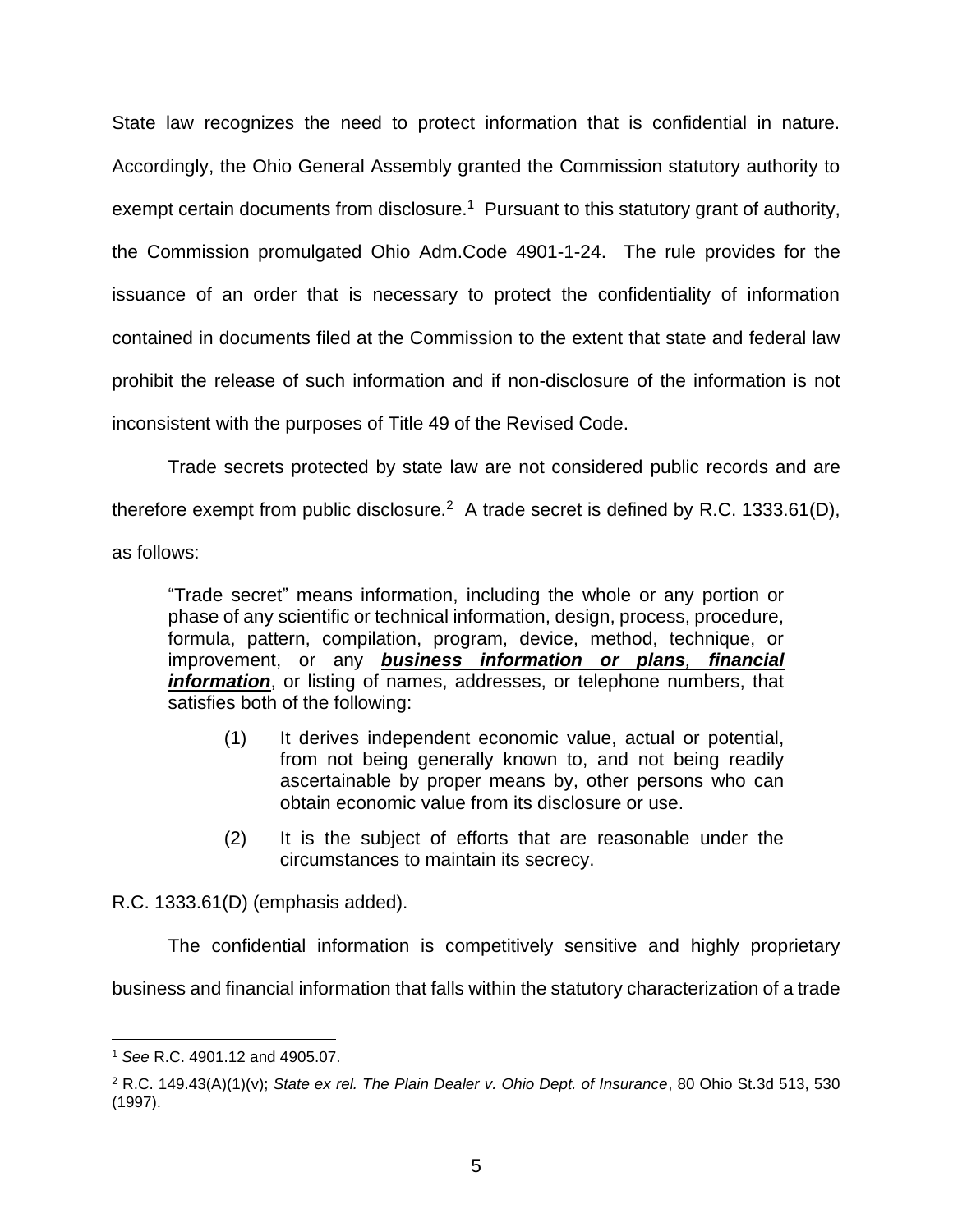secret.<sup>3</sup> The information for which protective treatment is sought includes information regarding the initial and renewal term of the contract and the monthly consumption rate charge per Mlbs of steam and related annual escalation language. The confidential information is the subject of significant company efforts to maintain its secrecy and has not been disclosed to third parties or otherwise appeared in the public domain.

Public disclosure of the term and pricing information would jeopardize Cleveland Thermal's business position and its ability to compete. The actual pricing information and contract terms that Cleveland Thermal seeks to protect derive independent economic value from not being generally known and not being readily ascertainable through proper means by Cleveland Thermal's competitors. To this end, Cleveland Thermal is not similarly situated to other electric and gas utilities in the state of Ohio, on which the Commission routinely rules on motions for protective orders. Unlike other monopoly utilities in the state of Ohio, Cleveland Thermal must compete with non-utility companies offering to provide heat through means other than utility service. While gas and electric distribution utilities have little to no competition, Cleveland Thermal faces competition on a regular basis.

It is this competition that prompted the underlying contract in this proceeding. If Cleveland Thermal's competitors knew the confidential term and pricing information contained in the Standard Steam Supply and Distribution Agreement between Cleveland Thermal and 800 Superior, Cleveland Thermal's non-utility competitors could exploit the terms to put Cleveland Thermal at a competitive disadvantage. Cleveland Thermal's nonutility competitors are not required to publish any of their price or term conditions that they

 $3$  R.C. 1333.61(D).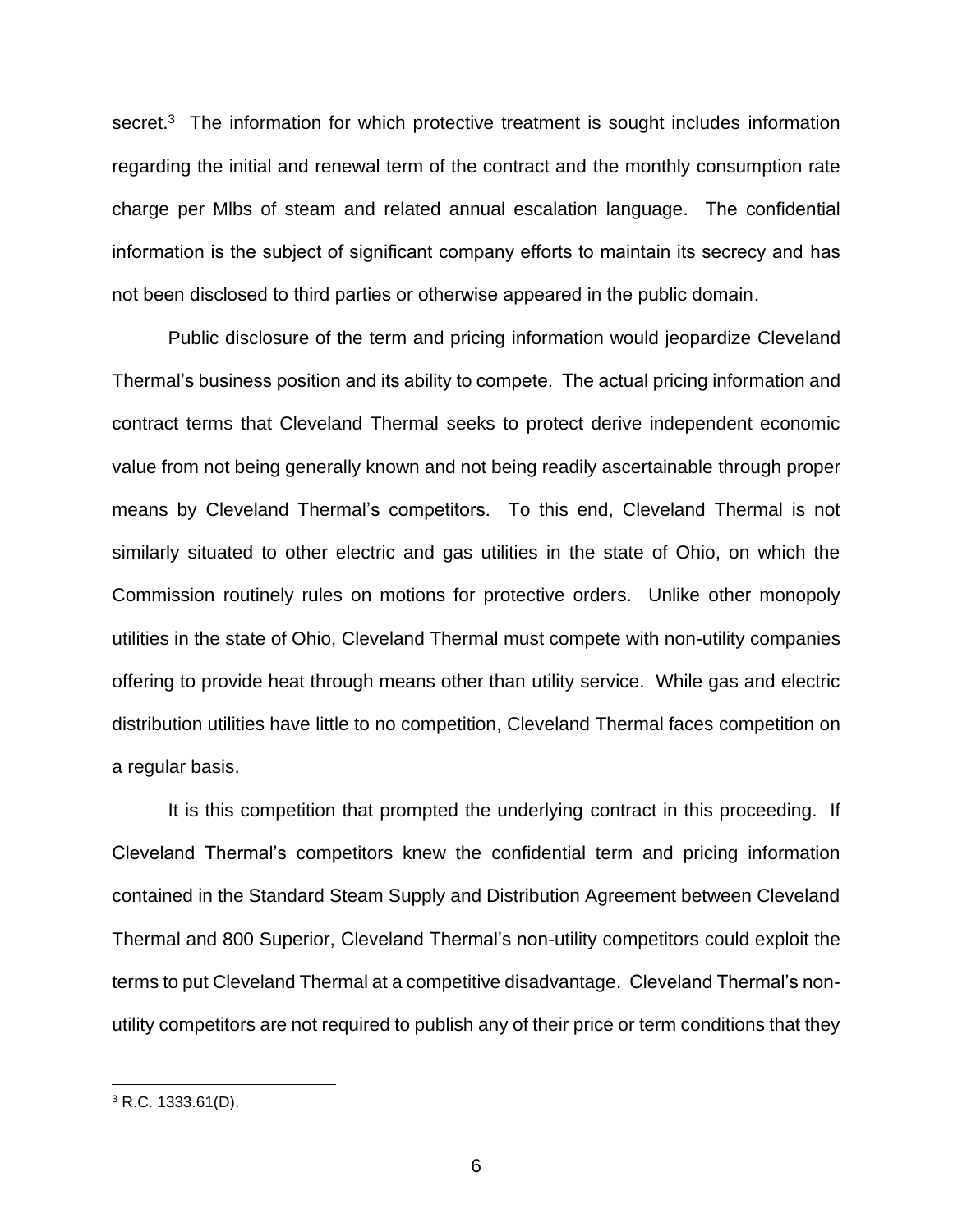may be offering for heating needs of Cleveland Thermal's customers. Granting this motion will promote Cleveland Thermal's ability to compete on a more level playing field with nonutility competitors and help the Company retain its customers base and avoid rate increases for remaining customers.

Further, these type of provisions are routinely accorded protected status by the Commission in cases seeking approval of reasonable arrangements.

The non-disclosure of the contract pricing, usage, and term information will not impair the purposes of Title 49 as the Commission and its Staff will have full access to the confidential information in order to complete its review process. Further, Cleveland Thermal has filed both public and redacted versions of the documents. Because Cleveland Thermal's information which has been redacted from the contract constitutes a trade secret, it should be accorded protected status.

### **III. CONCLUSION**

Cleveland Thermal respectfully requests that this Motion for Protective Order be granted for the reasons set forth herein.

Respectfully submitted,

*/s/ Matthew R. Pritchard* Matthew R. Pritchard (Reg. No. 0088070) (Counsel of Record) Bryce A. McKenney (Reg. No. 0088203) MCNEES WALLACE & NURICK LLC 21 East State Street, 17TH Floor Columbus, OH 43215 Telephone: (614) 719-2842 mpritchard@mcneeslaw.com bmckenney@mcneeslaw.com (willing to accept service via email)

**Counsel for Cleveland Thermal Steam Distribution, LLC**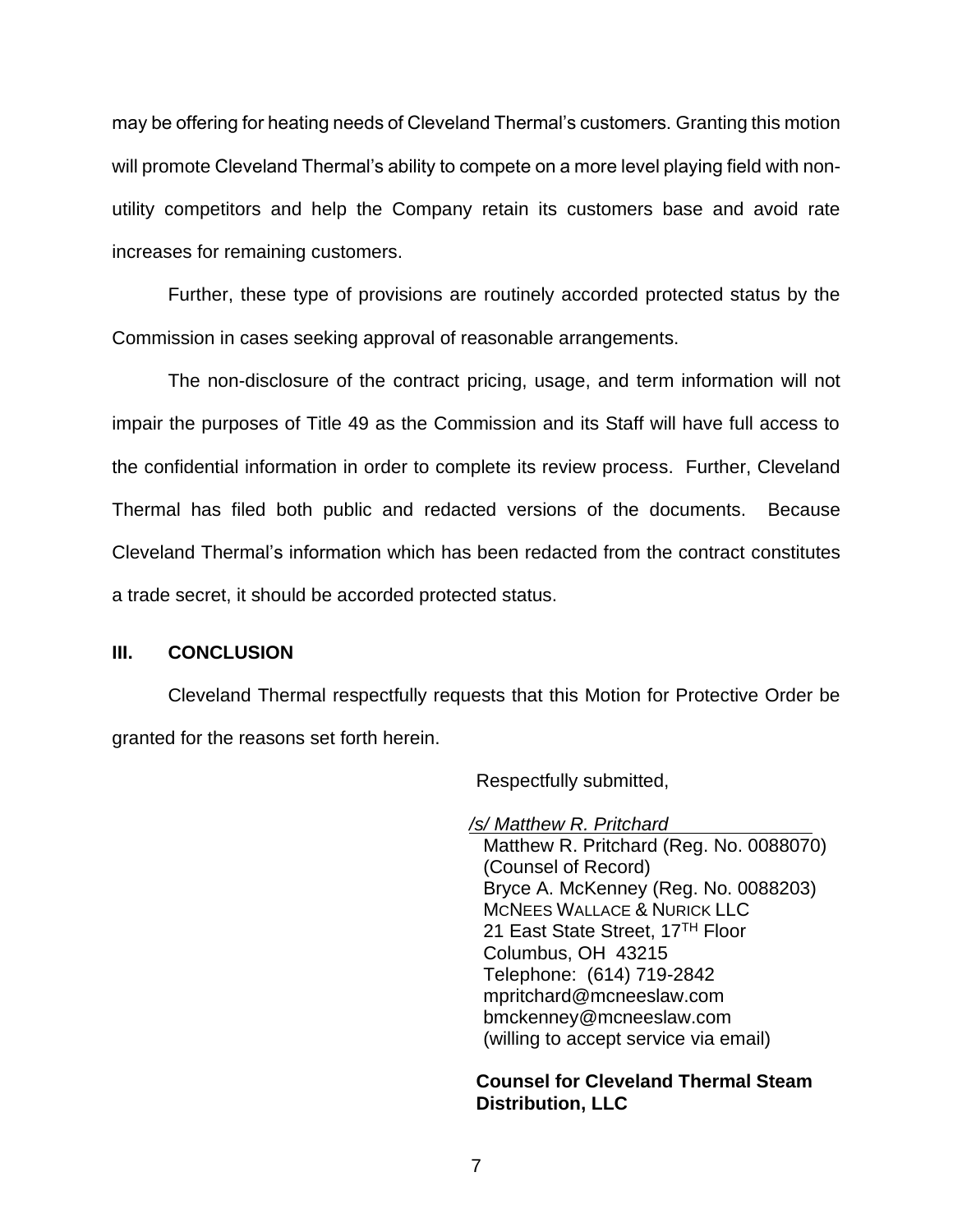### **CERTIFICATE OF SERVICE**

In accordance with Ohio Adm.Code 4901-1-05, the PUCO's e-filing system will electronically serve notice of the filing of this document upon the following parties. In addition, I hereby certify that a service copy of the foregoing *Motion of Cleveland Thermal Steam Distribution, LLC for Protective Order and Memorandum in Support* was sent by, or on behalf of, the undersigned counsel for Cleveland Thermal to the following parties of record on April 9, 2021, *via* electronic transmission.

> */s/ Matthew R. Pritchard* Matthew R. Pritchard